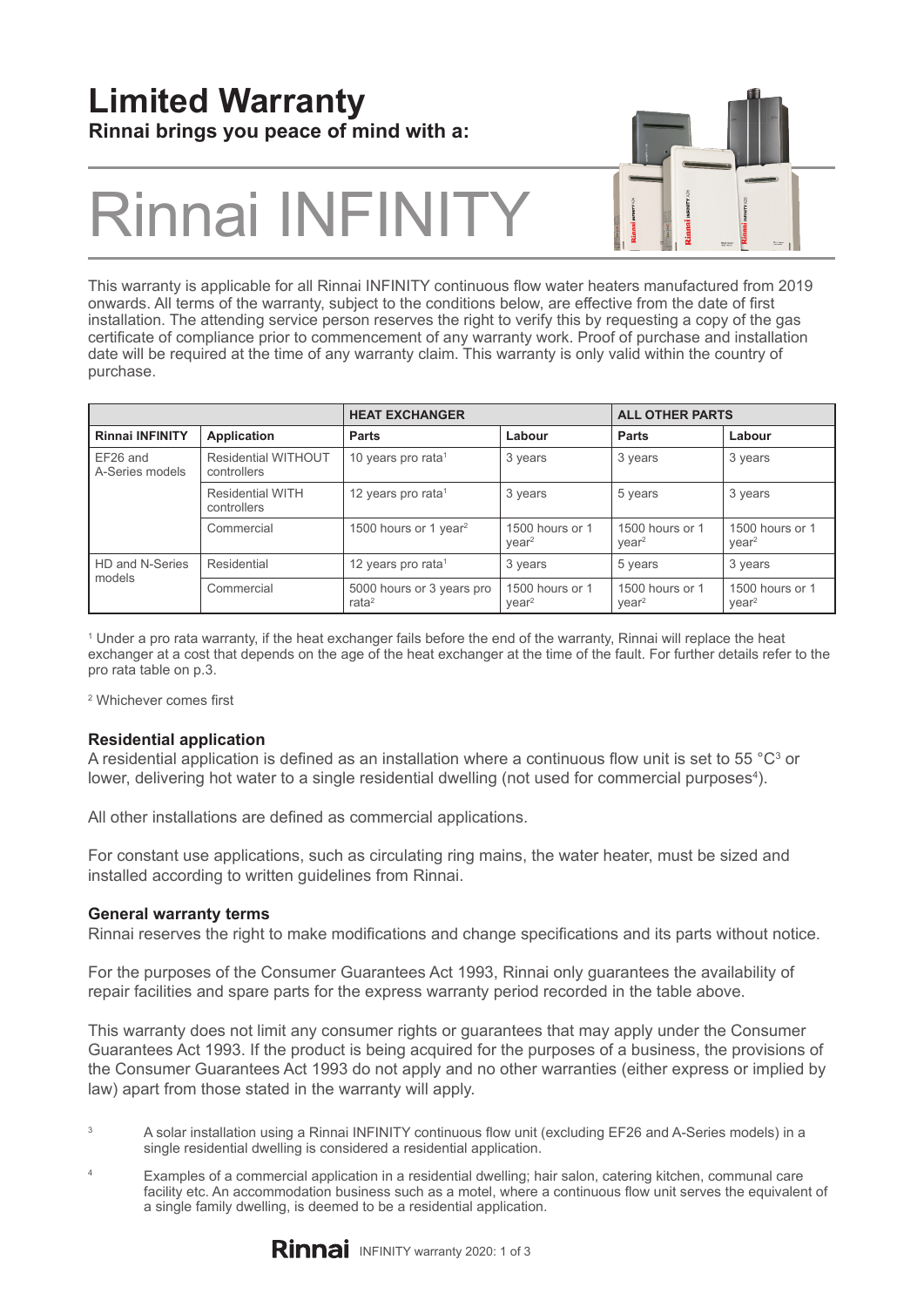#### **Warranty terms and conditions**

- 1. All terms of the warranty are effective from the date of first installation. The attending service person reserves the right to verify this by requesting a copy of the gas certificate of compliance prior to commencement of any warranty work. The installer must issue a certificate of compliance by law in New Zealand. Warranty claims may be invalid if not accompanied by details of the installing or supervising gasfitter's registration number and the gas certification number.
- 2. All Rinnai appliances must be installed, commissioned, serviced, repaired and removed in accordance with the manufacturer's installation instructions, local regulations, and building codes by persons authorised by local regulations to do so.
- 3. All appliances must be operated and maintained in accordance with the manufacturer's operating instructions.
- 4. Servicing of the product is to be carried out by a Rinnai authorised service centre.
- 5. The warranty applies only to the components supplied by Rinnai. It does not apply to components supplied by others, such as electrical switches, electrical cables, fuses, isolating valves, pipework, and where applicable flue systems, but it is not limited to these.
- 6. Where the appliance has not been sited in accordance with the installation instructions or installed such that normal access is difficult, a service charge will apply. If at the discretion of the attending service person the installation is deemed illegal or access is dangerous, service will be refused. Any work required to gain reasonable access to the appliance will be chargeable by the attending service person (for example, removal of cupboards, doors, walls, or the use of special equipment to move components, but not limited to these).
- 7. Where the failed component is replaced under warranty, the balance of the original warranty will remain effective.
- 8. Rinnai reserves the right to transfer functional components from defective appliances if they are suitable.
- 9. Rinnai reserves the right to have installed product returned to the factory for inspection.
- 10. Where the water heater is installed outside the metropolitan area or further than 40 km from a Rinnai authorised service centre, travel costs shall be the owner's responsibility.

#### **Warranty exclusions**

The following exclusions may cause the warranty to become void and will result in a service charge and costs of parts (if required).

- 1. Accidental damage and acts of God.
- 2. Failure due to abuse or misuse, improper maintenance or improper storage.
- 3. Failure due to incorrect or unauthorised installations.
- 4. Failure or damage caused by alterations, service or repair work carried out by persons other than Rinnai service persons or service centres.
- 5. Where the water heater has failed directly or indirectly as a result of poor water quality outside the limits specified.
- 6. Where it is found that there is no fault with the appliance and the issue is related to the installation or is due to failure of electric or gas supplied.
- 7. Subject to any statutory provisions to the contrary, Rinnai does not accept
	- a. liability for consequential damage or incidental expenses resulting from any breach of the warranty.
	- b. claims for damage to building or any other consequential loss either directly or indirectly due to leaks from the appliance or any other faults.